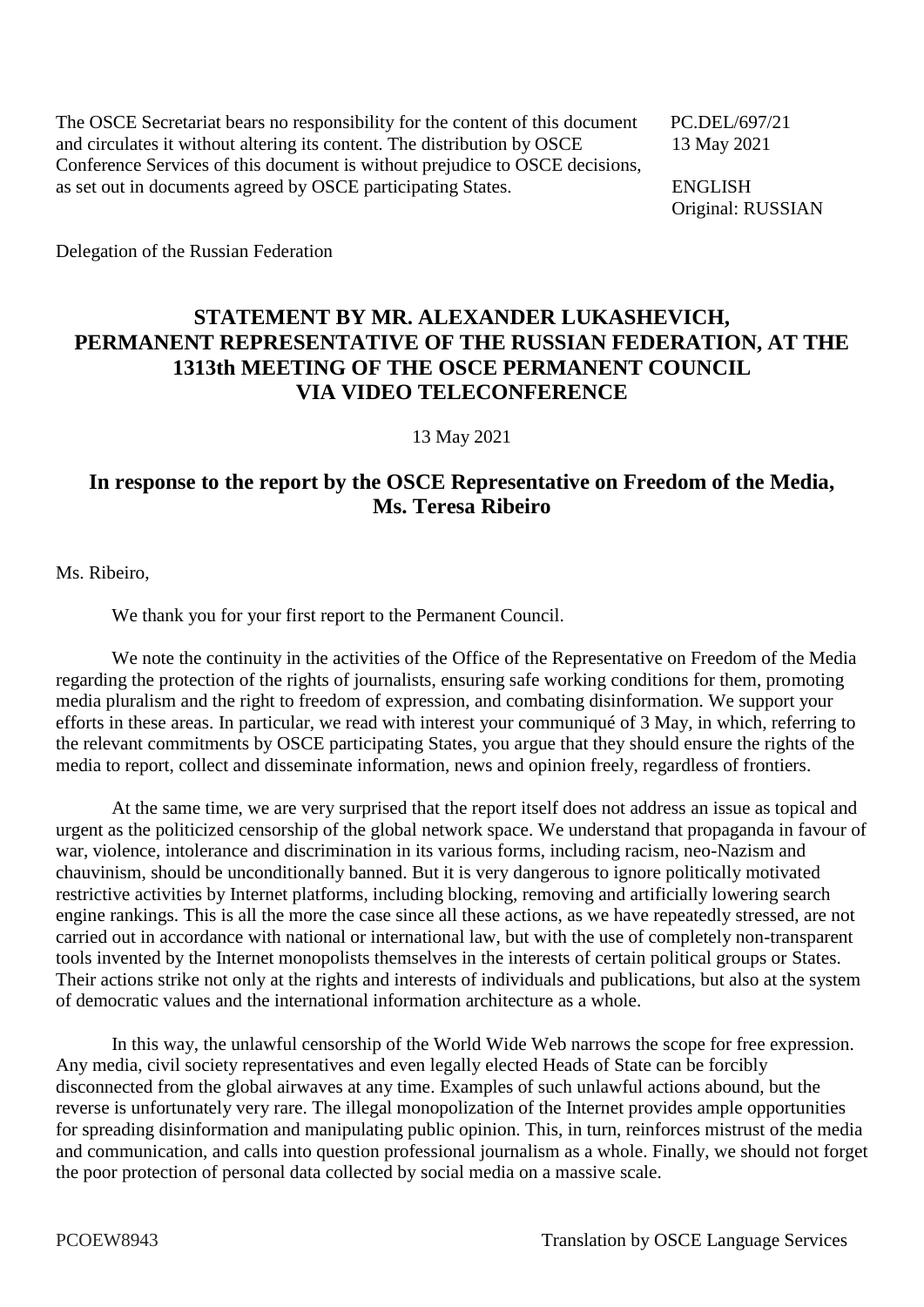In that regard, open and constructive dialogue with all stakeholders to develop clear requirements for the operation of companies of this kind would be very useful.

Safeguarding freedom of expression and access to information is still a highly relevant task. As the state of affairs in this area continues to deteriorate, we regret that the participating States were unable to reach consensus on a draft OSCE Ministerial Council decision in Tirana. The situation is worst in Ukraine, the United States of America, France, Latvia, Lithuania and Estonia, where not only members of the professional journalistic community but also ordinary citizens are subjected to information discrimination. We spoke about this issue in detail here on 29 April on the occasion of World Press Freedom Day. The Representative on Freedom of the Media needs to pay particular attention to it in order to end violations of obligations to provide access to information, as well as to correct the geographical imbalance in the work of this OSCE executive structure.

We welcome your attention, Ms. Ribeiro, to the safety of journalists. Countering such phenomena is our shared priority. We agree with you on the need to press participating States to implement the important decision adopted at the Milan Ministerial Council in 2018 on the safety of journalists. In that context, we should particularly like to highlight the persecution of Russian and Russian-language media in a number of OSCE countries. In spite of the loud proclamations by some Western colleagues about respecting journalists' rights, reporters are unjustifiably accused of "propaganda", hounded, put under financial pressure, censored, deprived of accreditation, expelled and refused entry. This situation is once again particularly dire in Ukraine, France, Germany, Poland, the United Kingdom, the United States, Latvia, Lithuania and Estonia.

We fully support your intention, Ms. Ribeiro, to give top priority to combating misinformation. In the digital age, this aspect is more urgent than ever. We are forced to note that some authoritative media outlets are allowing, or perhaps intentionally promoting, knowingly false or inaccurate publications. The reasons are often trivial – intense rivalry as a pretext for lowering the professional bar, attempts to curry political favour, or both. With the pandemic and the associated economic downturn, such irresponsible behaviour is fraught with negative consequences for human life and health. It deprives people of any hope of improving the quality of the social and cultural spheres, which have deteriorated significantly in the face of COVID-19.

In that context, we expect the Representative's Office to hold more events directly for the journalistic community to improve the quality of journalism, including through the development of ethical standards and press self-regulation mechanisms. This is important not only to ensure a responsible attitude on the part of reporters to their work, but also to combat the spread of fake news and incitement to hatred.

In addition, we look forward to more active participation by the Representative in the work of the OSCE-Council of Europe Co-ordination Group, including on the topic of national minorities. We believe that this interaction would be useful for both organizations. The corresponding activities should be reflected in your regular reports.

We agree with you that there are problems with freedom of expression and the media in practically the entire OSCE area. Our country, too, has such problems. However, we should like to encourage the Representative and her team to consult a full range of sources, including official ones, when considering the media situation in a given State. Chasing after "scoops" should not be an end in itself.

Moreover, it is crucial to follow the letter of the mandate, namely to make assessments on an equal and impartial basis, avoiding double standards with regard to States east of Vienna. I shall cite one example.